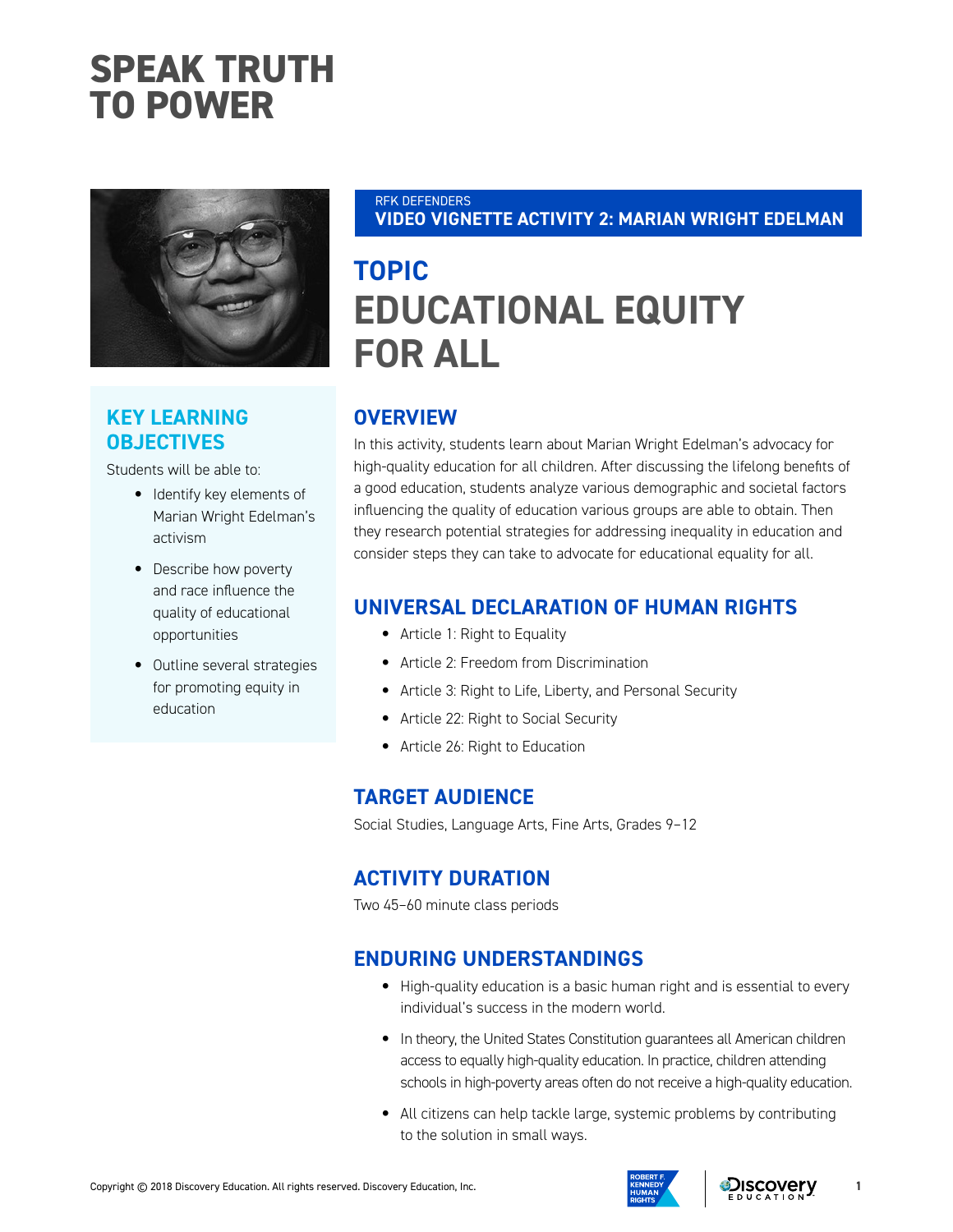# **SPEAK TRUTH** REK DEFENDERS | MARIAN WRIGHT EDELMAN **TO POWER**

#### **ESSENTIAL QUESTIONS**

- How does a high-quality education contribute to the success of individuals and society?
- How do race and poverty affect an individual's access to high-quality education?
- How can adolescents contribute to the effort to provide high-quality education to all Americans?

#### **MATERIALS**

- Computer with internet access and projector
- **Effects of Race and Poverty on Educational Opportunities** student worksheet, one per student
- **Strategies for Improving Educational Equity** student worksheet, one per student
- Laptops with internet access and presentation software, one per student pair

## **BACKGROUND INFORMATION/LINKS**

Marian Wright Edelman is a lawyer and civil rights activist who has dedicated her life to securing equal opportunities for disadvantaged Americans. Edelman grew up in segregated South Carolina and excelled academically despite the inferior resources available to her in segregated public schools. She began her career in the South during the turbulent 1960s as Mississippi's first black female lawyer, working to register African American voters and representing the NAACP's Legal Defense and Educational Fund. Over the next decade she served on Dr. Martin Luther King, Jr.'s Poor People's Campaign, founded the Washington Research Project of the Southern Center for Public Policy, and directed Harvard University's Center for Law and Education.

In 1973, she created the Children's Defense Fund (CDF), an offshoot of the Washington Research Project. The mission of the CDF was, and is, to advocate for children's health, safety, and education, and it has become a leading voice for children's issues in the nation. The CDF has advocated legislation such as the Individuals with Disabilities Education Act (IDEA), the Adoption Assistance and Child Welfare Act, Head Start, and the Children's Health Insurance Program. The organization also works to increase public awareness around teen pregnancy prevention, gun violence, and child poverty. It has been a leading voice for the rights of children since its founding.

- [Children's Defense Fund website](http://www.childrensdefense.org/about/)
- [NAACP's Legal Defense Fund website](https://naacplegaldefensefund.org/landing/support/join-the-fight.php?track=DUXXXGSA&utm_source=gsob&utm_medium=cpc&utm_campaign=sem&gclid=Cj0KCQjwmPPYBRCgARIsALOziAO8qo26f2PCw9kh38QJj8eOAByjt7wSNVGNnVIGFmSn-98pYfxFKsIaAiMqEALw_wcB)
- Human Rights Defenders' Interactive Map

This activity is sequenced in four phases: **Ask, Analyze, Apply, and Act:**

- Ask: Students discuss the purposes and advantages of a quality education for individuals and society as a whole. (Day 1: 10 minutes)
- Analyze: Students analyze a series of data sets to explore the influence race and poverty have on education. (Day 1: 20 minutes)
- Apply: Students watch a video vignette about Marian Wright Edelman's advocacy for children before researching various strategies for improving educational opportunities for all students. (Day 1: 15 minutes, Day 2: 35 minutes)



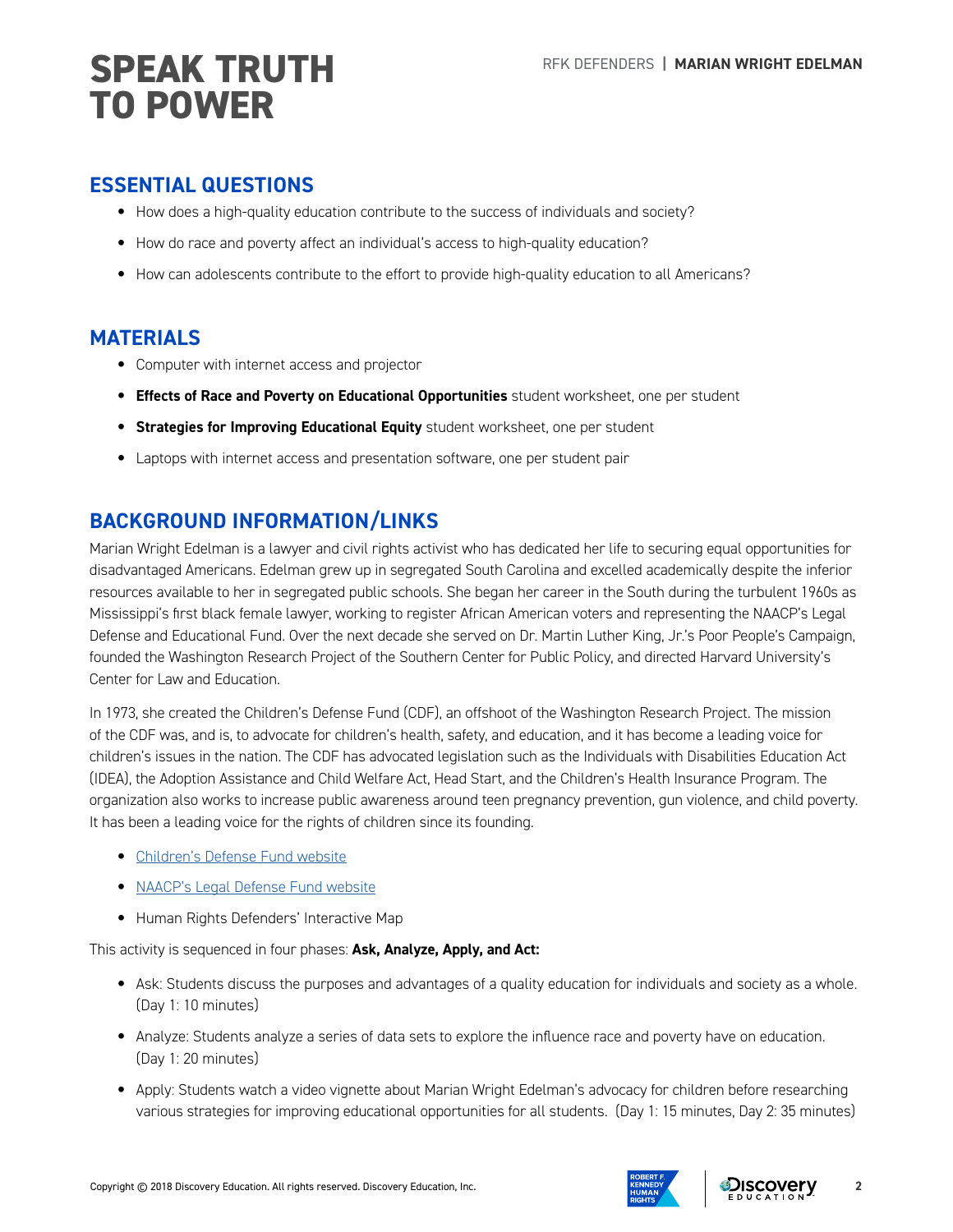# **SPEAK TRUTH** REK DEFENDERS | MARIAN WRIGHT EDELMAN **TO POWER**

• Act: Students discuss how Edelman's activism can inspire their own efforts to defend human rights. (Day 2: 10 minutes)

### **PROCEDURE**

#### **Ask (Day one —10 minutes)**

- 1. Display the following quote: "Education is a precondition to survival in America today." —Marian Wright Edelman
- 2. Facilitate a class discussion around the following questions:
	- What is a "precondition?" In your own words, restate the meaning of the quotation. Do you agree or disagree with its message? Why or why not?
	- What does a "high-quality" education look like? What are the most important characteristics of a "high-quality" education?
	- Does everyone in our country have access to the same quality of education? Explain.
	- What are some of the benefits that a high-quality education provides for an individual child?
	- How does providing a high-quality education to all children benefit society as a whole?
	- What do you think are some factors that can have a negative impact on the quality of a person's education or access to education? (Note: It is not expected that students have accurate or informed responses to this question, only that they begin to think about it.)

### **Analyze (Day One—20 minutes)**

- 1. Have students work in pairs or small groups to analyze various data sets (included in **Effects of Race and Poverty on Educational Opportunities** student worksheet) to address the following questions:
	- a. What impact does poverty have on academic success and the quality of educational environments?
	- b. What is the relationship between race and educational opportunities?
- 2. As students analyze each data set on the **Effects of Race and Poverty on Educational Opportunities** student worksheet, the pairs (or groups) will answer questions to help synthesize the information and draw conclusions. Remind students to base their conclusions on the data.

## **Apply, Part I (Day One—15 minutes)**

- 1. Introduce students to Marian Wright Edelman as a human rights defender who has made it her life's work and passion to advocate for equal access to education for all children. Show students the Marian Wright Edelman video vignette and ask them to answer the following question: How has Edelman worked to address issues of educational inequality over her lifetime?
- 2. Present additional information about the Children's Defense Fund using the Background Information and links above.
- 3. Ask: What other sorts of measures need to be taken to achieve educational equality? Facilitate the discussion to help students focus on potential solutions, such as significant policy changes, government programs, etc.



<sup>1</sup> United Nations: Human Rights retrieved from <http://www.un.org/en/sections/issues-depth/human-rights/>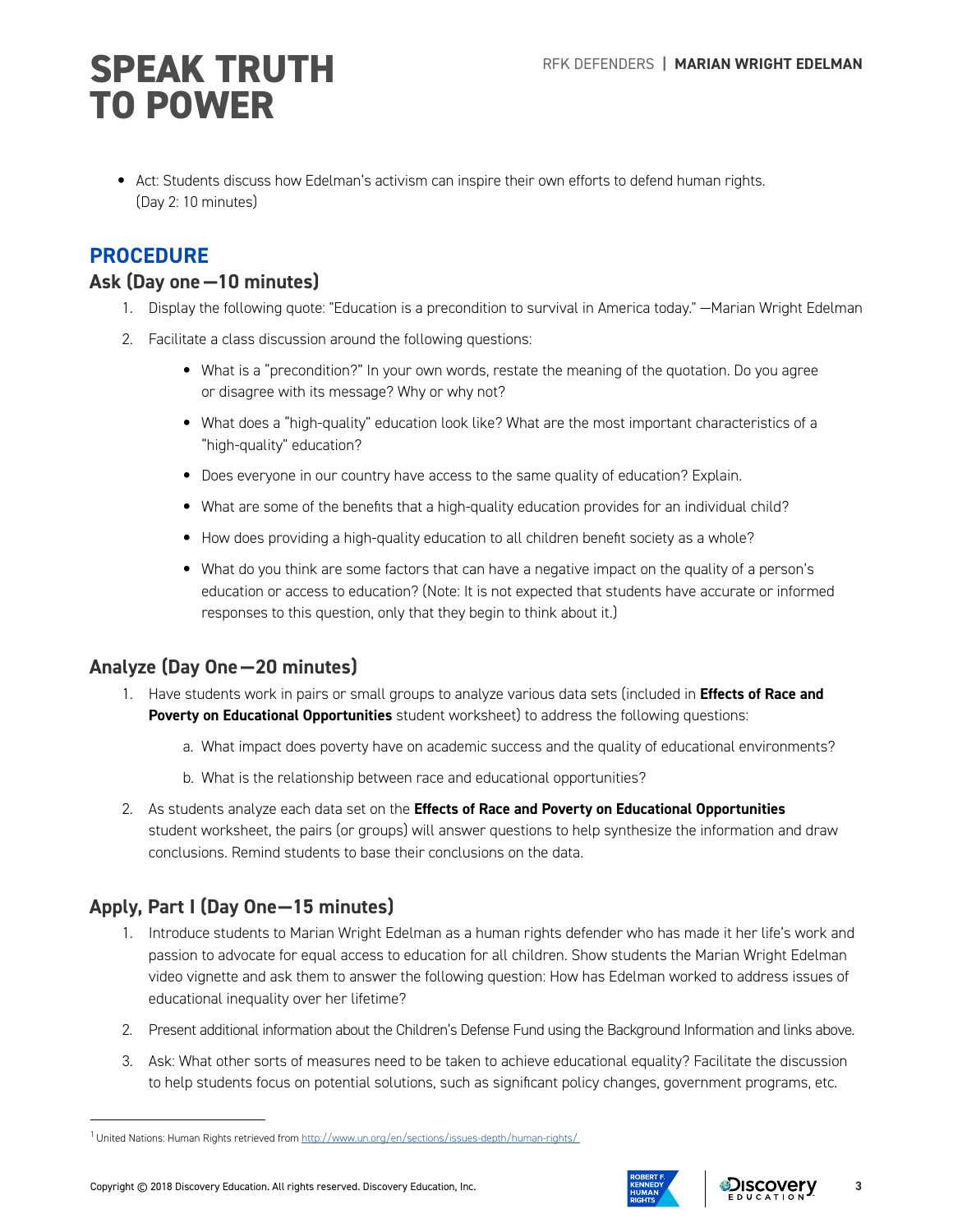# RFK DEFENDERS **| MARIAN WRIGHT EDELMAN SPEAK TRUTH TO POWER**

#### **Apply, Part II (Day Two—35 minutes plus homework)**

- 1. Have students work in small groups to conduct internet research on one of the strategies below for addressing educational inequalities. Direct students to enter the terms into their internet browser and consult at least three different sources of information. Note: This is an excellent opportunity to review how to evaluate sources of information for validity and reliability. Topics include:
	- inclusionary zoning and schools
	- equitable school funding
	- cradle-to-career programs
	- equitable growth policies
	- increasing teacher quality in high poverty schools
- 2. Direct student groups to develop a three-slide presentation on their strategy. The presentation should include:
	- a. Slide 1: Definition or description of the strategy
	- b. Slide 2: Explanation of how the strategy improves educational opportunities, including at least one example of the application of the strategy
	- c. Slide 3: Explanation of what is necessary to successfully implement the strategy, including any obstacles/challenges
- 3. For homework, students view each other's slide shows online and record information about each strategy on the **Strategies for Improving Educational Equity** student worksheet. (If online access is not available to students at home, the teacher may choose to conduct this activity or have students present orally the next day.)
- 4. Have students work independently, in pairs, or in small groups to identify the strategies they think will be most and least effective and rank all strategies from 1–5 (with 1 being the most effective/top priority strategy).

### **Act (Day Two—10 minutes)**

- 1. Present students with two more quotes from Edelman and facilitate a discussion about their meanings:
	- a. "You just need to be a flea against injustice. Enough committed fleas biting strategically can make even the biggest dog uncomfortable and transform even the biggest nation." —Marian Wright Edelman
	- b. "Don't just dream about grandiose acts of doing good. Every day do small ones, that add up over time to positive patterns." —Marian Wright Edelman
- 2. Ask: "Students obviously can't implement such broad policies as the ones you researched, but Ms. Edelman would say that we can all contribute to the effort somehow. What can high school students do to help address educational inequality?"
- 3. Facilitate a conversation around the following question: What lessons can we take away from Edelman's activism and work to help us become effective defenders? Students discuss the lessons they've learned and how they will apply them as they become defenders of human rights.





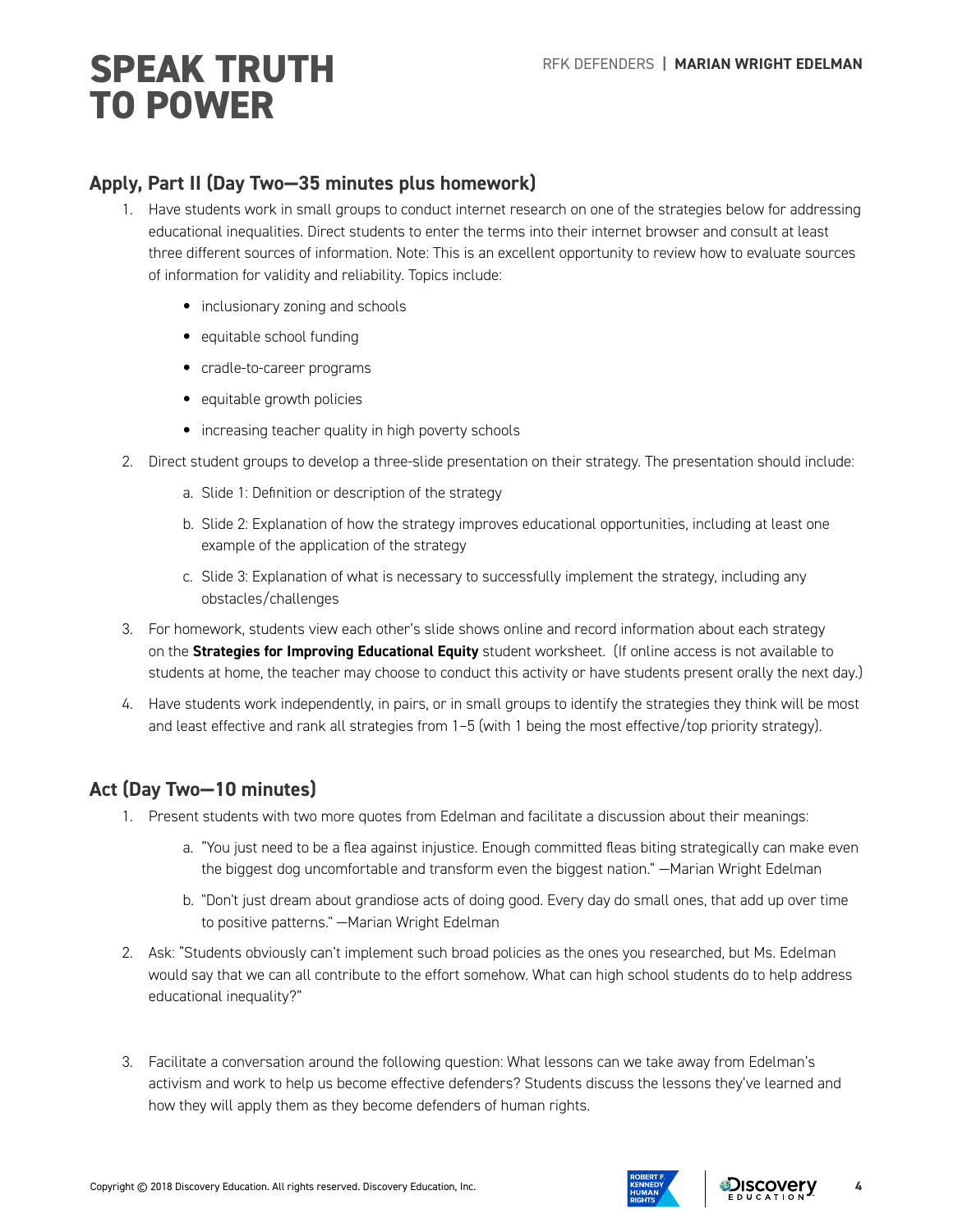# SPEAK TRUTH **SPEAK TRUTH TO POWER**

#### **Optional Extension**

- 1. Together, the class brainstorms a list of possible strategies achievable by adolescents for improving educational opportunities for disadvantaged students, such as tutoring at the local Boys and Girls Club or YMCA after school or raising money to donate for technology purchases at a Title I school.
- 2. In pairs, students choose one of these possible strategies and develop an action plan for implementing it, including steps in the process, necessary contact information, etc.

#### **Connections**

| <b>Connect to Student Lives</b>                                                                                                                                | Connect to Contemporary Events                                                                                                                     | Connect to the Future                                                                                                                                                                                          |
|----------------------------------------------------------------------------------------------------------------------------------------------------------------|----------------------------------------------------------------------------------------------------------------------------------------------------|----------------------------------------------------------------------------------------------------------------------------------------------------------------------------------------------------------------|
| Students will likely begin to<br>consider the quality of their own<br>and their peers' educational<br>opportunities as they learn about<br>Edelman's advocacy. | Debates about national education<br>standards and school accountability<br>and equity continue to rage at the<br>local, state, and federal levels. | This activity encourages students<br>to think about the importance of<br>education to their own lives, as well<br>as to the success of the community,<br>and to consider issues of equality<br>of opportunity. |

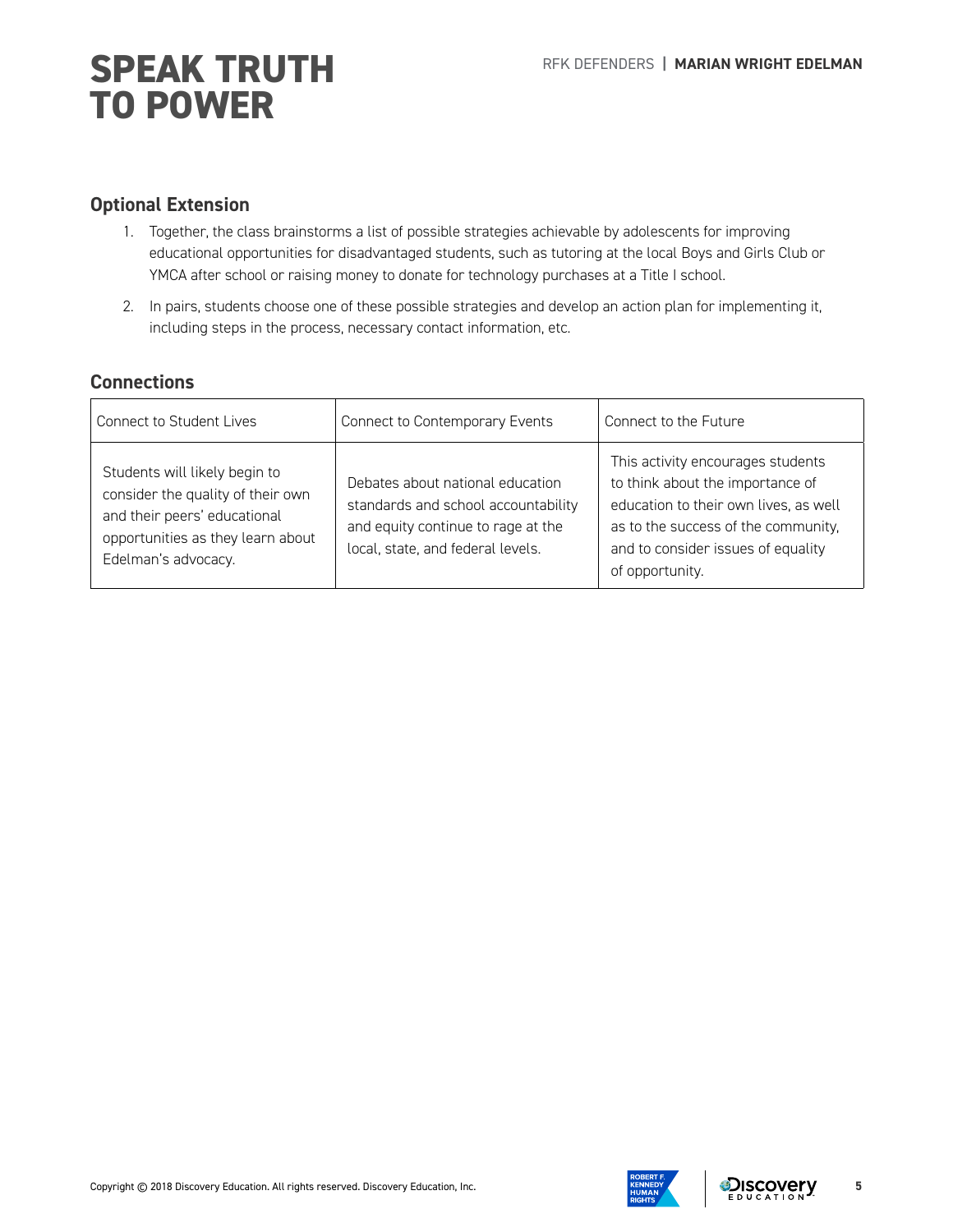# RFK DEFENDERS **| MARIAN WRIGHT EDELMAN SPEAK TRUTH TO POWER**

### **NATIONAL STANDARDS**

#### **College, Career & Civic Life C3 Framework for Social Studies Standards**

D1.5.9-12 Determine the kinds of sources that will be helpful in answering compelling and supporting questions, taking into consideration multiple points of view represented in the sources, the types of sources available, and the potential uses of the sources.

D2.Civ.7.9-12 Apply civic virtues and democratic principles when working with others.

D2.Civ.12.9-12 Analyze how people use and challenge local, state, national, and international laws to address a variety of public issues.

D2.Civ.14.9-12 Analyze historical, contemporary, and emerging means of changing societies, promoting the common good, and protecting rights.

D2.Geo.5.9-12 Evaluate how political and economic decisions throughout time have influenced cultural and environmental characteristics of various places and regions.

D3.1.9-12. Gather relevant information from multiple sources representing a wide range of views while using the origin, authority, structure, context, and corroborative value of the sources to guide the selection.

D4.6.9-12. Use disciplinary and interdisciplinary lenses to understand the characteristics and causes of local, regional, and global problems; instances of such problems in multiple contexts; and challenges and opportunities faced by those trying to address these problems over time and place.

D4.7.9-12. Assess options for individual and collective action to address local, regional, and global problems by engaging in self-reflection, strategy identification, and complex causal reasoning.

#### **Common Core State Standards for English Language Arts**

RI.11-12.7 Integrate and evaluate multiple sources of information presented in different media or formats (e.g., visually, quantitatively) as well as in words in order to address a question or solve a problem.

 W.11-12.7 Conduct short as well as more sustained research projects to answer a question (including a self-generated question) or solve a problem; narrow or broaden the inquiry when appropriate; synthesize multiple sources on the subject, demonstrating understanding of the subject under investigation.

SL.11-12.1 Initiate and participate effectively in a range of collaborative discussions (one-on-one, in groups, and teacherled) with diverse partners on grades 11–12 topics, texts, and issues, building on others' ideas and expressing their own clearly and persuasively.



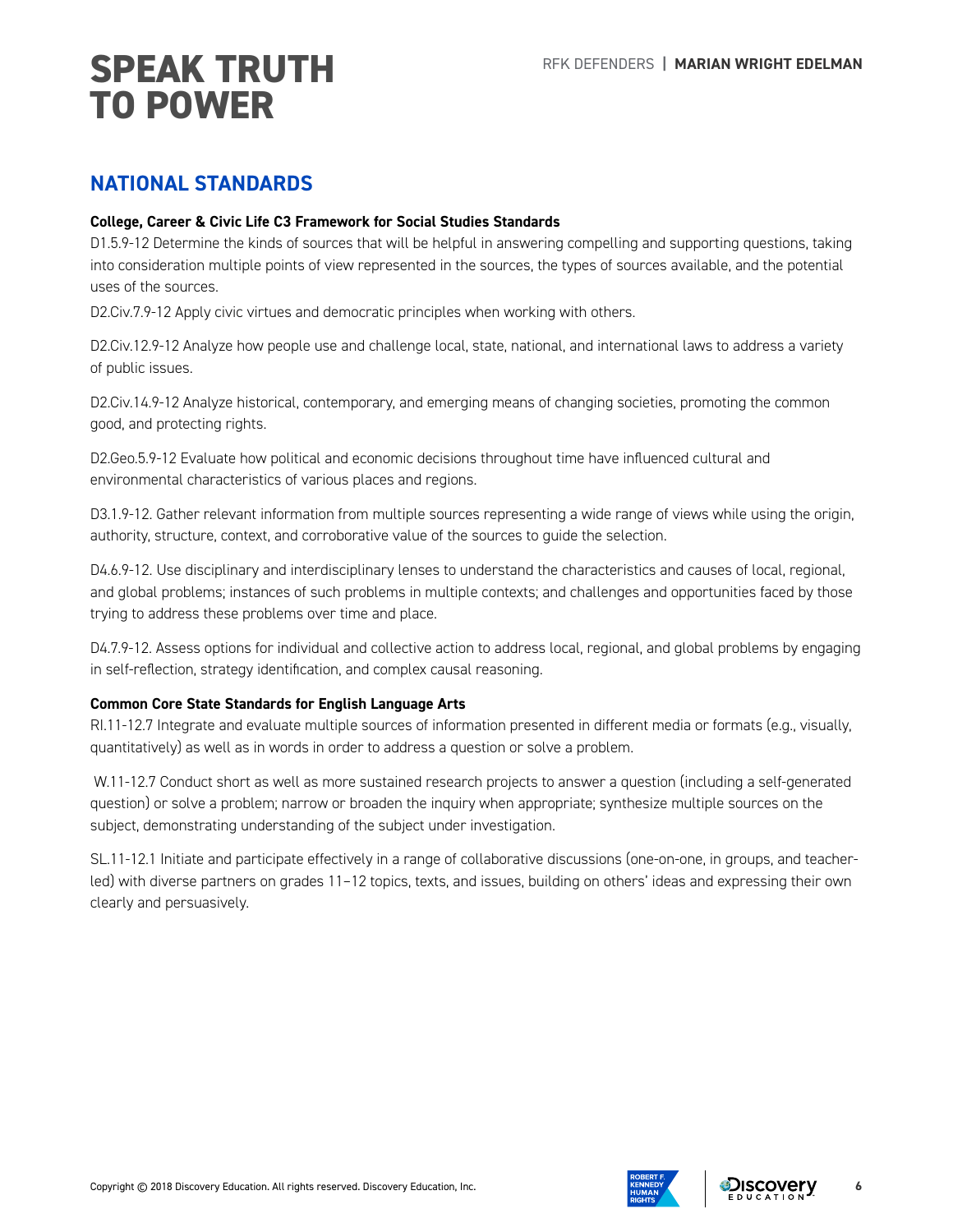**Directions:** Analyze each data set to answer the questions. (Note: The number of students receiving free and reduced-price meals (FARMs) is a good measure of the relative poverty of a school. The more students who receive FARMs, the lower the average income of families attending the school.)

| <b>Income</b>     | <b>Below Average Skills (%)</b> | Average Skills (%) | Above Average Skills (%) |
|-------------------|---------------------------------|--------------------|--------------------------|
| \$20,000 or less  | 65.6                            | 28.9               | 3.5                      |
| \$20,001-\$40,000 | 53.7                            | 36.8               | 8.                       |
| \$40,000 or more  | 41.7                            | 37.5               | 20.8                     |

**Source:** U.S. Department of Education, National Center for Education Statistics, Pre-Elementary Education Longitudinal Study (PEELS) Wave 1-5

- 1. Kindergartners from which income bracket are most likely to have **above** average skills?
- 2. Kindergartners from which income bracket are most likely to have **below** average skills?



**Data Set #2: Average 8th grade reading scores, by percentage of students eligible for FARMs**

**Source:** U.S. Department of Education, National Center for Education Statistics, National Assessment of Educational Progress (NAEP), selected years, 1998-2009 Reading Assessments, NAEP Data Explorer.

#### **SPEAK TRUTH TO POWER**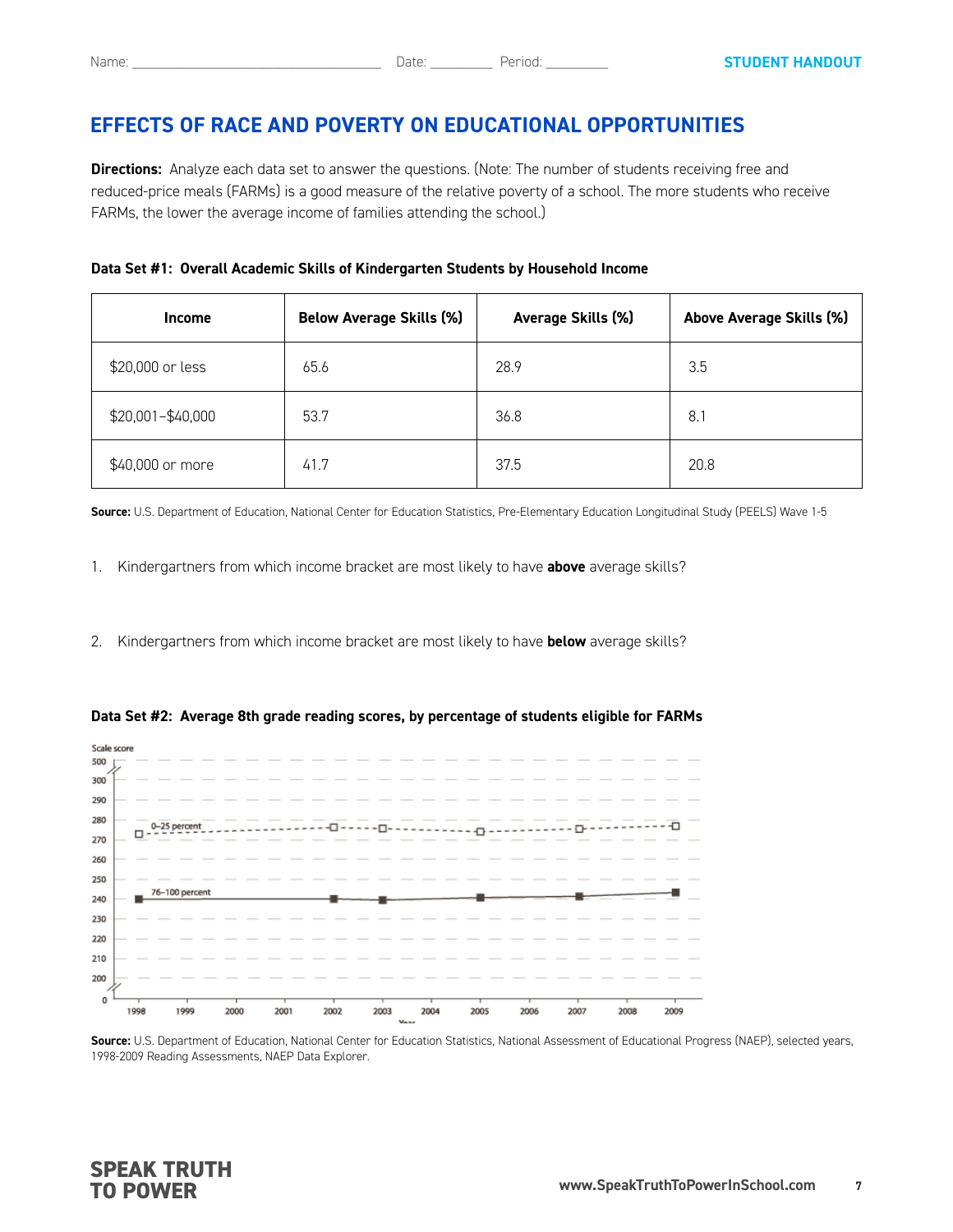- 1. Which group of 8th graders (low-poverty or high-poverty) performs best on reading assessments?
- 2. In 2009, what was the approximate difference in test scores between low-poverty and high-poverty students? Is this difference significant?



3. Has this difference changed significantly in the previous ten years?

#### **Data Set #3: Graduation and college attendance rates by percentage of students receiving FARMs**

**Source:** U.S. Department of Education, National Center for Education Statistics, Schools and Staffing Survey (SASS), "Public School Data File," 2007–2008

- 4. What percentage of students from **low** poverty schools (0%–25% FARMs eligible) obtain a high school diploma?
- 5. From **high** poverty schools (76%–100% FARMs eligible)?
- 6. Which group of students (low or high poverty) are most likely to attend a 4-year college?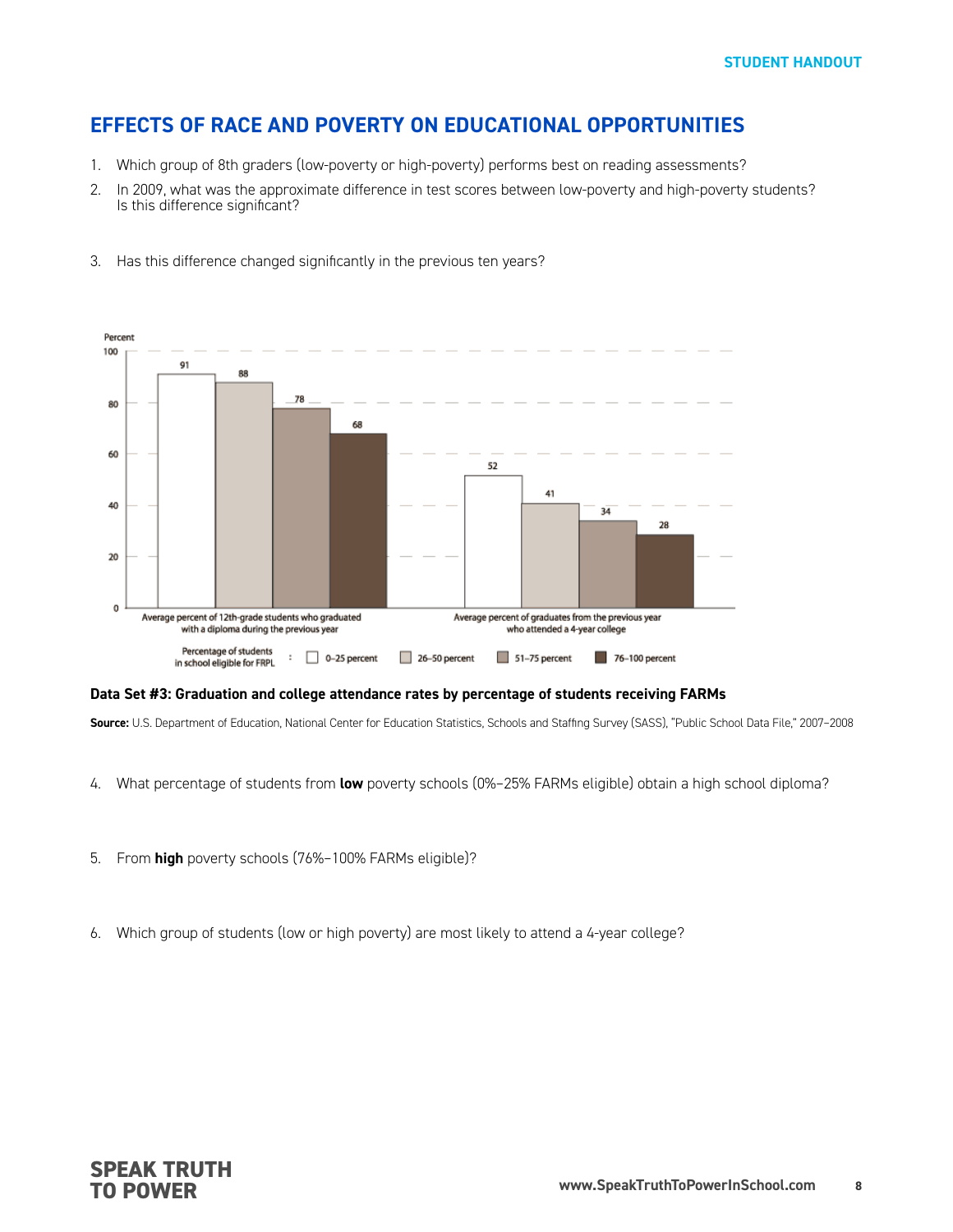

**Data Set #4: Distributions of the qualifications of public secondary school teachers by the percentage of students in the school eligible for FARMs**

**Source:** U.S. Department of Education, National Center for Education Statistics, Schools and Staffing Survey (SASS), "Public School Teacher and Private School Teacher Data Files," 2007-08.

- 7. Are more highly trained teachers (Master's degree or higher) more likely to teach in low-poverty or high-poverty schools?
- 8. What impact does this finding have on the equality of educational opportunities?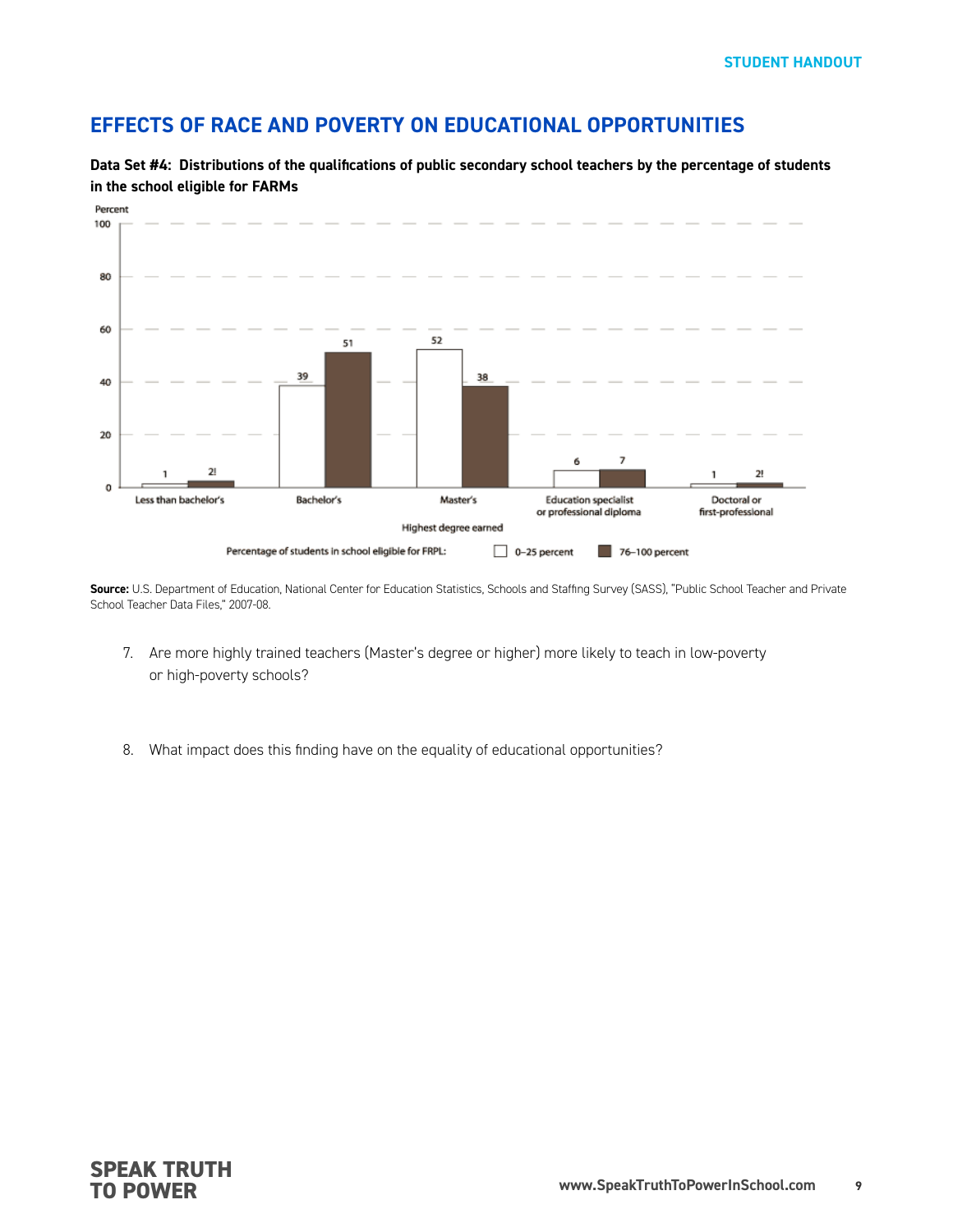**Data Set #5: Distribution of public elementary school students by race and percentage of students in the school eligible for FARMs** 



**Source:** U.S. Department of Education, National Center for Education Statistics, Common Core of Data (CCD), "Public Elementary/Secondary School Universe Survey," version 1a, 2007-08.

- 9. Which two races/ethnicities are most likely to attend **low**-poverty schools (0%-25% FARMs eligible)?
- 10. Which two races/ethnicities are most likely to attend **high**-poverty schools (75%-100% FARMs eligible)?

**CONCLUSIONS:** Based on your analysis of the data. . .

- 11. What is the relationship between poverty and educational achievement?
- 12. What is the relationship between poverty and opportunity for high-quality educational opportunities?
- 13. What is the relationship between race/ethnicity and attendance at high-poverty schools?